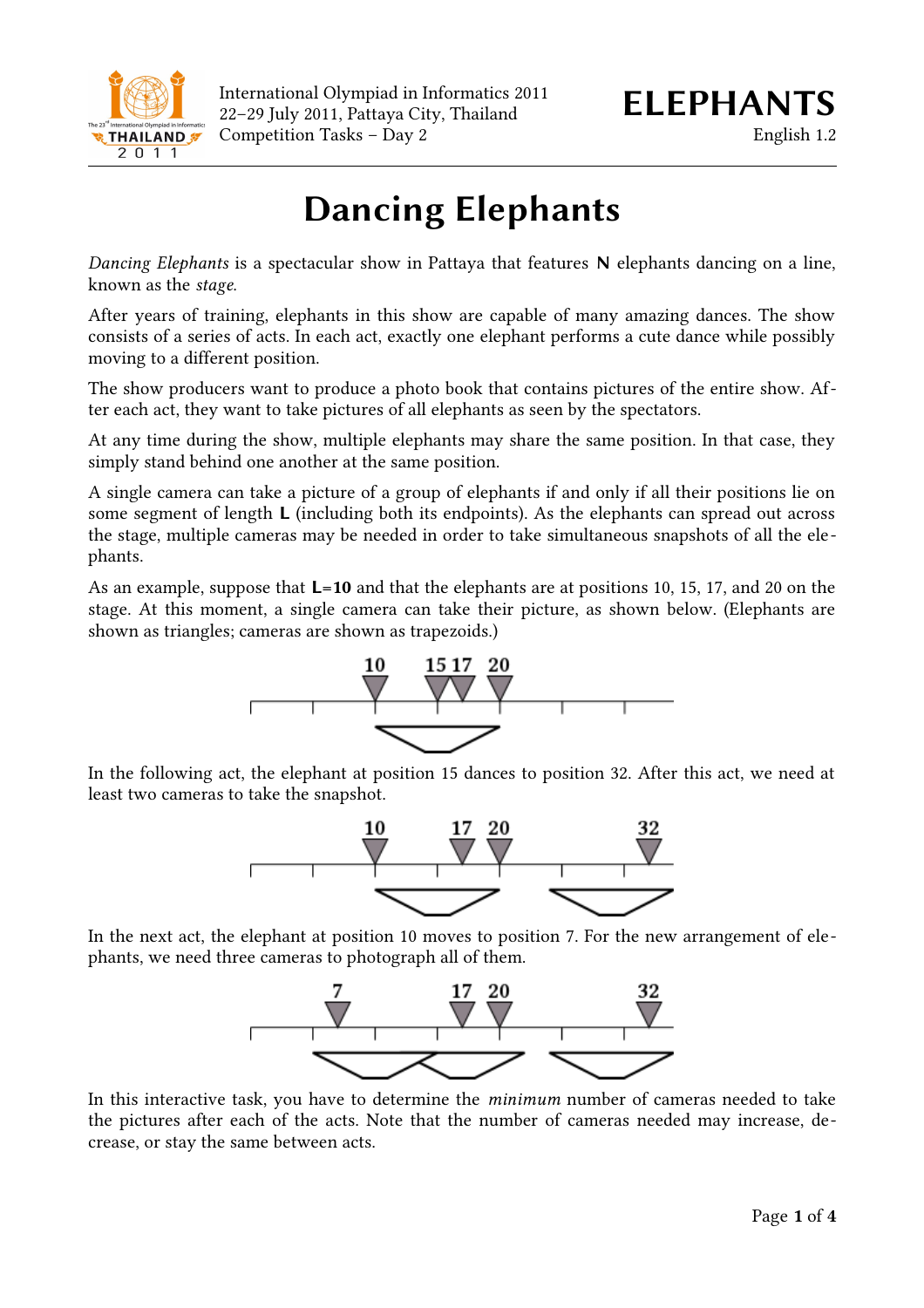

### **Your task**

Write the following procedures:

- Procedure **init(N,L,X)** that takes the following parameters:
	- **N** the number of elephants. The elephants are numbered **0** through **N-1**.
	- **L** the length of the segment captured by a single camera. You may assume that **L** is an integer such that  $0 \le L \le 100000000$ .
	- **X** a one-dimensional array of integers representing the initial positions of the elephants. For  $0 \le i \le N$ , elephant **i** starts at the position **X**[i]. The initial positions are in sorted order. More precisely, you may assume that **0** ≤ **X[0]** ≤ ... ≤ **X[N-1]** ≤ **1 000 000 000**. Note that during the dance the elephants may reorder themselves.

This procedure will be called only once, prior to all calls to **update**. It does not return any value.

- Procedure **update(i,y)** that takes the following parameters:
	- **i** the number of the elephant that moves in the current act.
	- **y** the position where the elephant **i** will stand after the current act. You may assume that **y** is an integer such that  $0 \le y \le 100000000$ .

This procedure will be called multiple times. Each call corresponds to a single act (which follows on from all of the previous acts). Each call must return the *minimum number of cameras needed* to photograph all elephants after the corresponding act.

# **Example**

Consider the case where **N=4**, **L=10**, and the initial positions of the elephants are

First, your procedure **init** will be called with these parameters. Afterwards, your procedure **update** will be called once for each act. Here is an example sequence of calls and their correct return values:

| act | call parameters return value |                             |
|-----|------------------------------|-----------------------------|
| 1   | update $(2,16)$              |                             |
| 2   | update(1,25)                 | 2                           |
| 3   | update(3,35)                 | $\mathcal{D}_{\mathcal{L}}$ |
|     | update(0,38)                 | 2                           |
| 5   | update(2,0)                  | ዓ                           |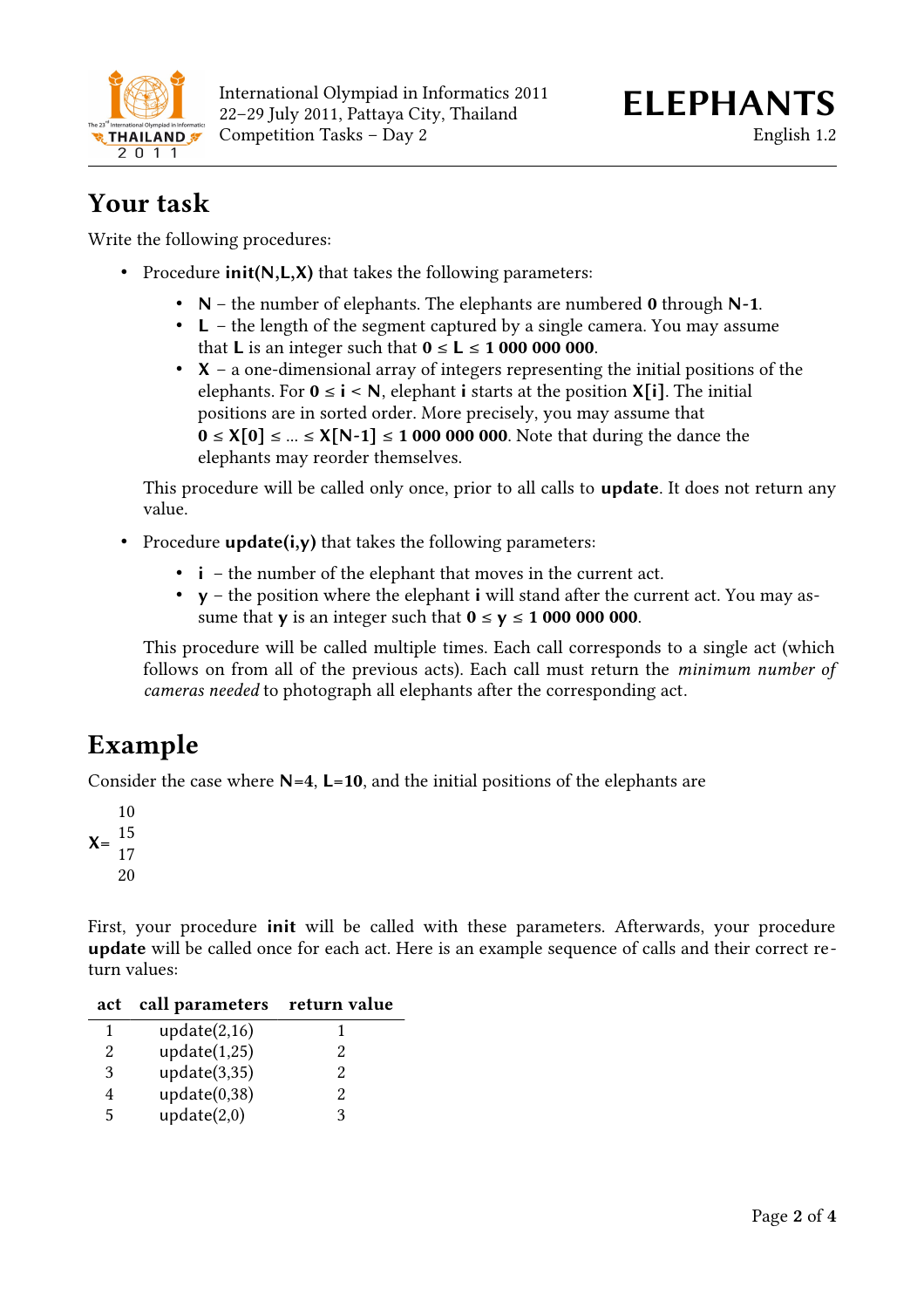

## **Subtasks**

#### **Subtask 1 (10 points)**

- There are exactly  $N = 2$  elephants.
- Initially, and after each act, the positions of all elephants will be distinct.
- Your procedure **update** will be called at most **100** times.

#### **Subtask 2 (16 points)**

- $1 \le N \le 100$ .
- Initially, and after each act, the positions of all elephants will be distinct.
- Your procedure **update** will be called at most **100** times.

#### **Subtask 3 (24 points)**

- $1 \le N \le 50000$ .
- Initially, and after each act, the positions of all elephants will be distinct.
- Your procedure **update** will be called at most **50 000** times.

#### **Subtask 4 (47 points)**

- $1 \le N \le 70000$ .
- Elephants may share the same position.
- Your procedure **update** will be called at most **70 000** times.

#### **Subtask 5 (3 points)**

- $1 \le N \le 150000$ .
- Elephants may share the same position.
- Your procedure **update** will be called at most **150 000** times.
- Please see the note about the CPU time limit under the Implementation Details Section.

### **Implementation details**

#### **Limits**

- CPU time limit: 9 seconds **Note:** The collection templates in the C++ Standard Library (STL) can be slow; in particular, it might not be possible to solve subtask 5 if you use them.
- Memory limit: 256 MB **Note:** There is no explicit limit for the size of stack memory. Stack memory counts towards the total memory usage.